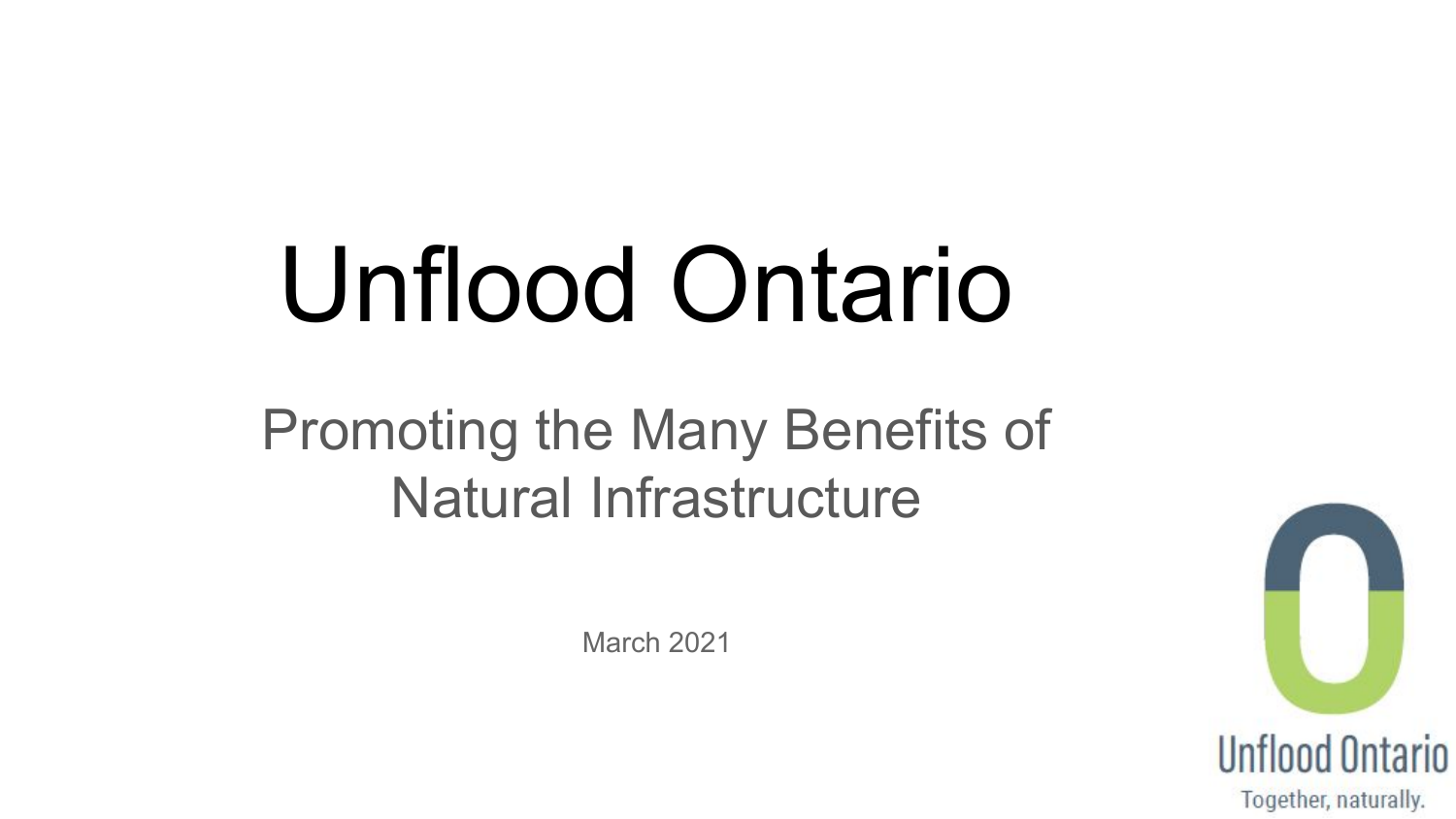## **About Us**

A project initiated by:

- the Durham Community Foundation
- the Niagara Community Foundation
- the Toronto Foundation

Project Management by the Small Change Fund.

Part of the Great Lakes One Water Initiative, a basin-wide international network of 7 teams led by Community Foundations to reduce lake pollution.

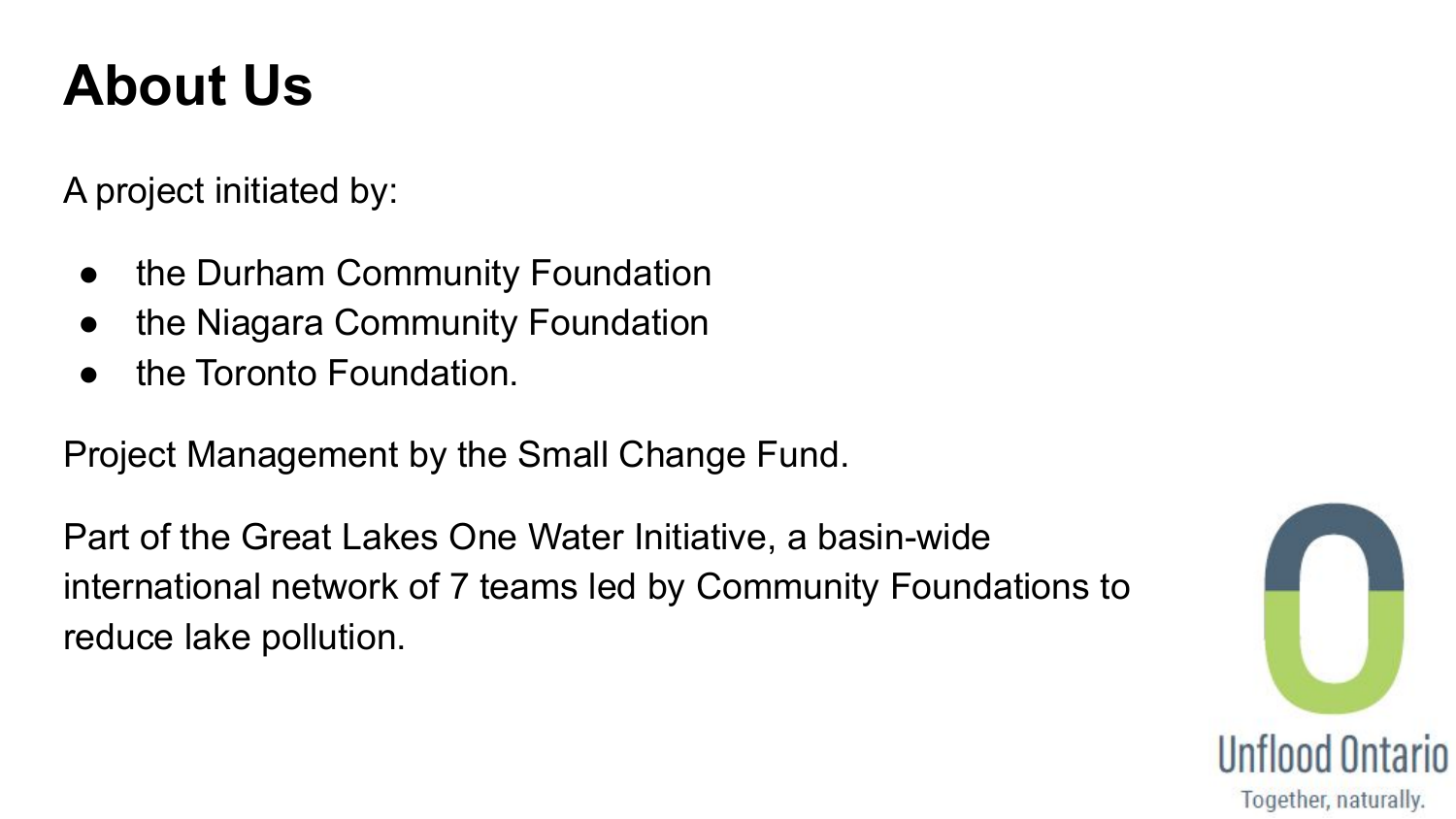## **Why Flooding?**

It's a great frame to address a number of challenging social and environmental issues.

## **What We Want to Do**

Use the flooding frame to build public demand for Natural Infrastructure (NI) and highlight NI's multiple benefits, especially as a COVID-19 recovery action.

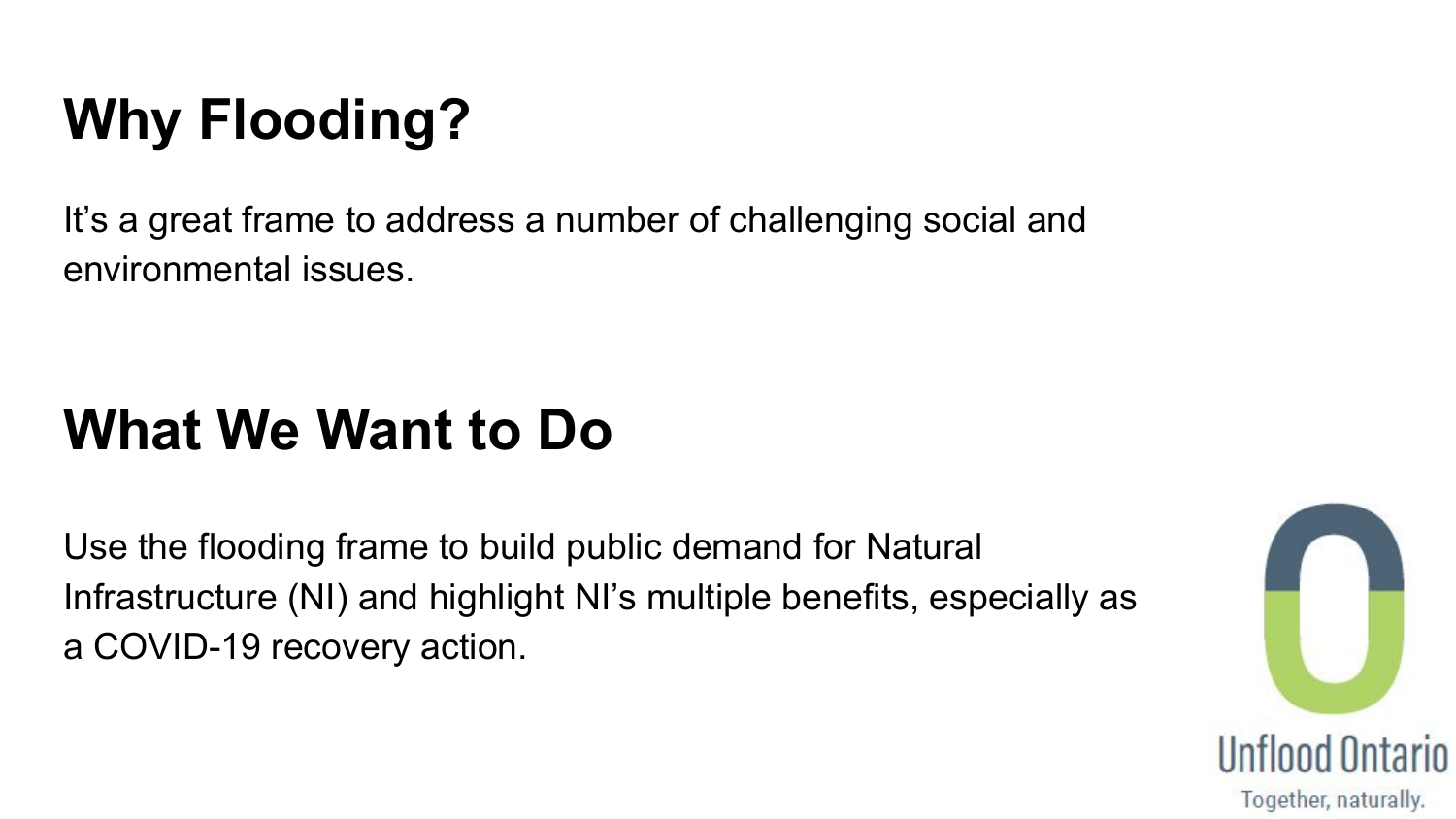## **How We're Building Support for Urban-based Natural Infrastructure**

**Step 1:** Use the flooding frame to educate the general public about Natural Infrastructure and its multiple benefits.

**Step 2:** Create public demand for urban-based Natural Infrastructure: (a) inspire people to install NI; (b) encourage the Federal Government to create funding for urban-based Natural Infrastructure.

**Step 3:** Work with broad selection of stakeholders to ensure multiple benefits are realized.

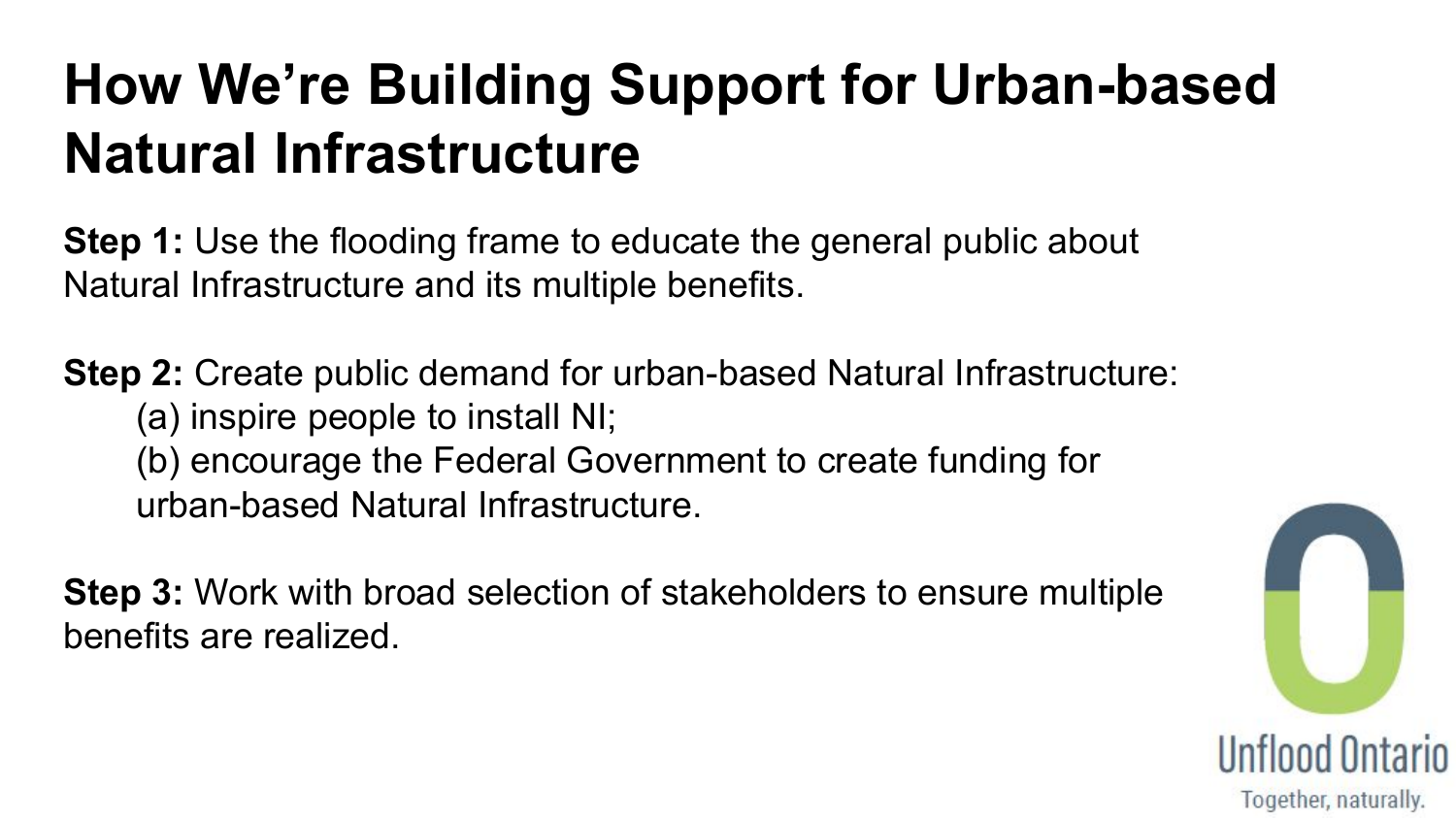#### **How We Fit in the Green Infrastructure "Ecosystem"**

| <b>Stakeholders</b>                | <b>Leaders</b>                                                                | <b>Audience</b>                                    | <b>Actions</b>                                                            |                 |
|------------------------------------|-------------------------------------------------------------------------------|----------------------------------------------------|---------------------------------------------------------------------------|-----------------|
| Green<br>Infrastructure<br>Ontario | Industry experts                                                              | government,<br>Industry experts                    | research and education,<br>collaboration, government<br>relations         |                 |
| Conservation<br><b>Authorities</b> | Planning and<br>Ecology<br>professionals                                      | municipalities,<br>developers,<br>general public   | research, installation,<br>communications, engagement                     |                 |
| <b>Local Groups</b>                | Engagement<br>experts                                                         | local supporters,<br>local residents               | education, installation,<br>communications                                |                 |
| Unflood Ontario                    | Community<br><b>Foundations</b><br>(unusual allies),<br>engagement<br>experts | interested public,<br>unusual allies<br>(GGH-wide) | community engagement,<br>outreach<br>to unusual allies,<br>communications |                 |
|                                    |                                                                               |                                                    |                                                                           | Unflood Ontario |

Together, naturally.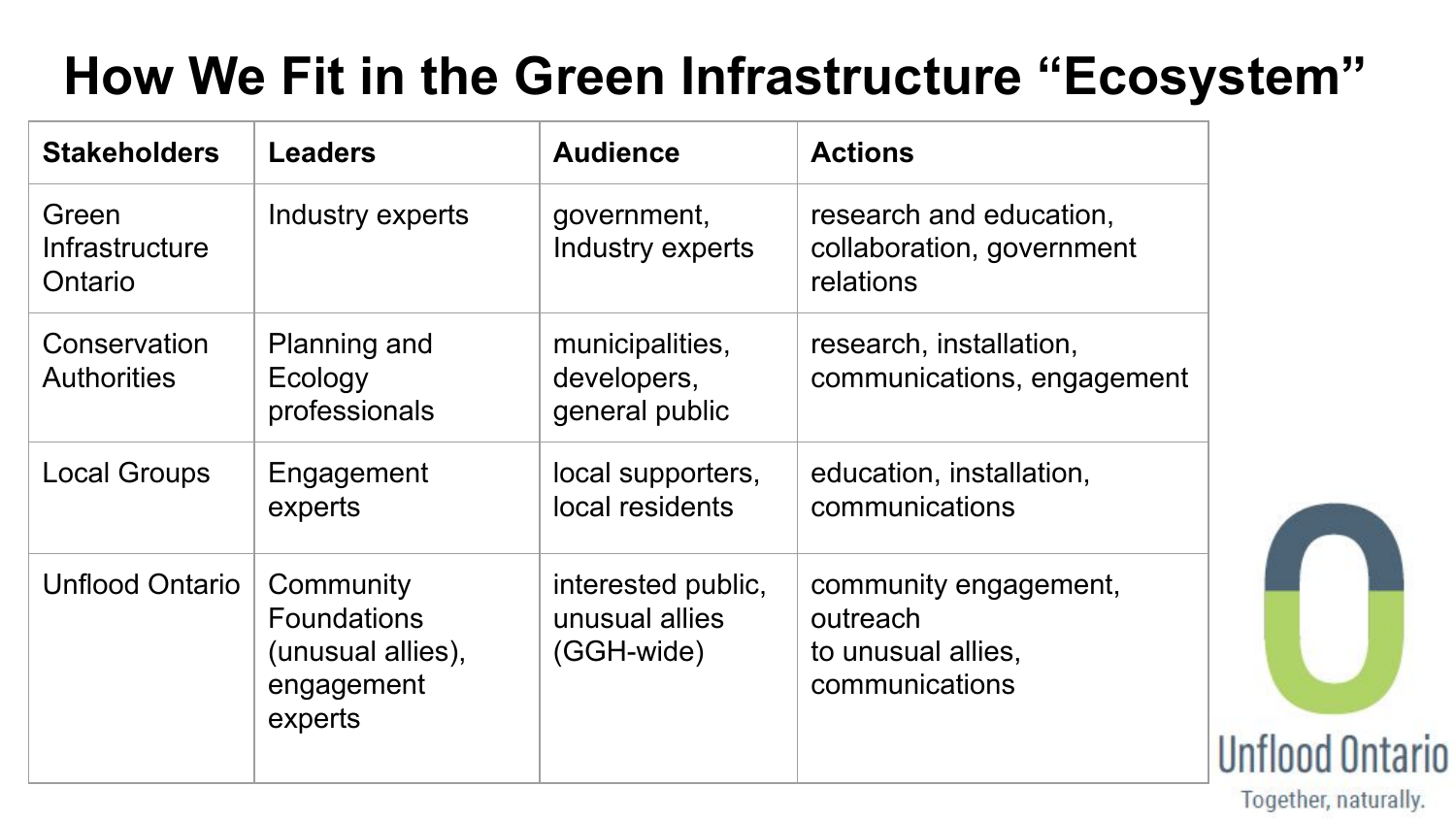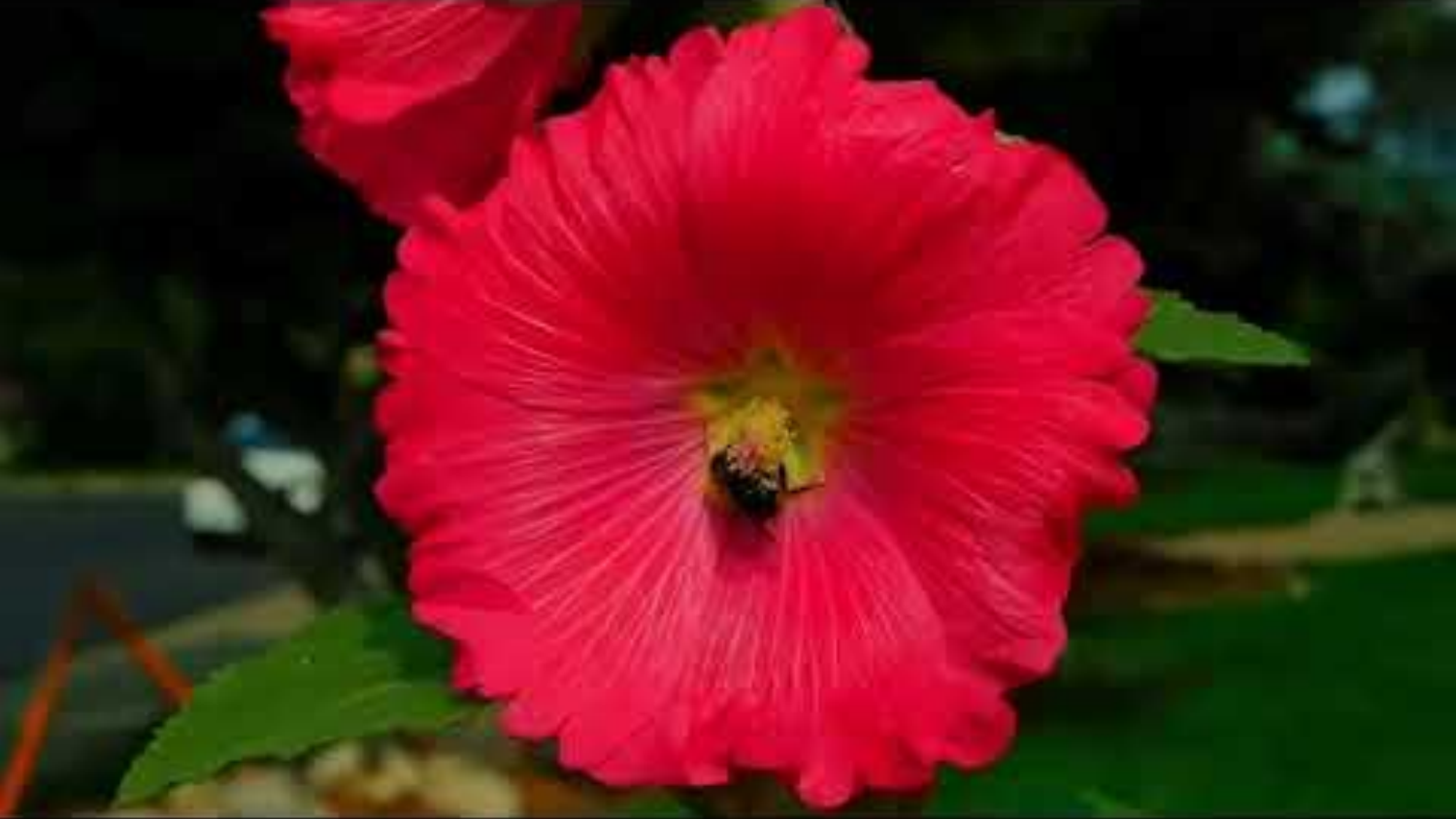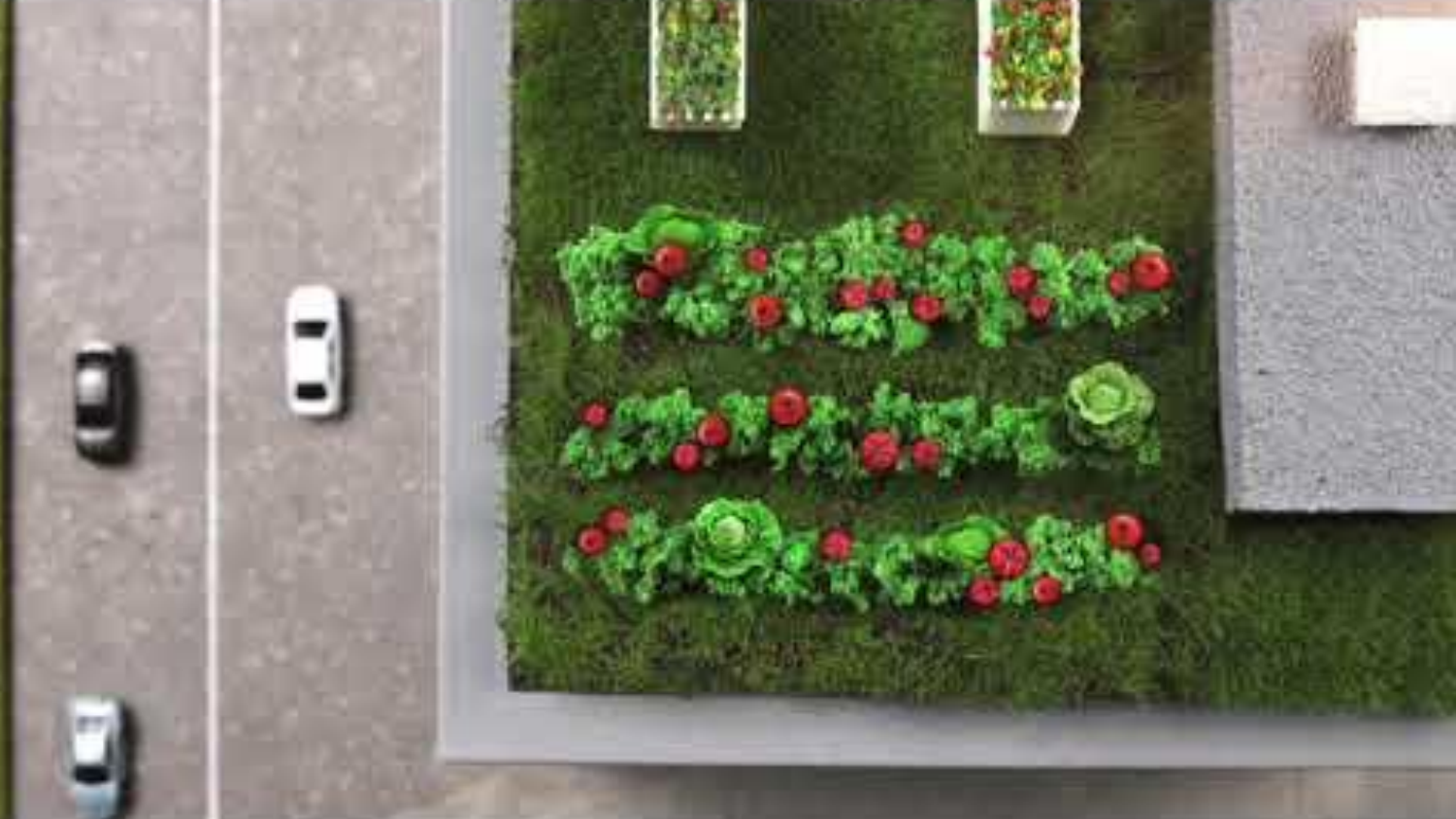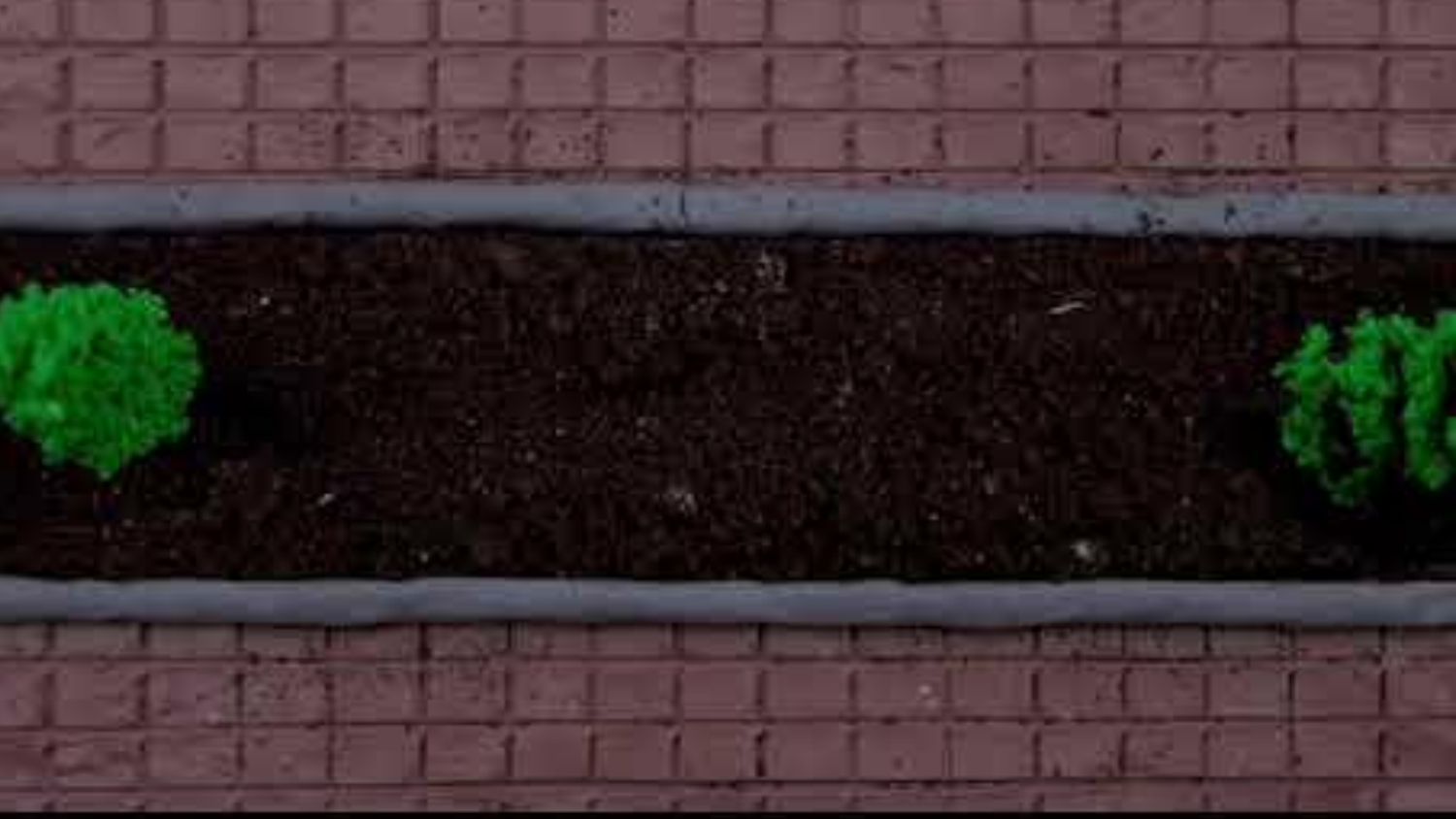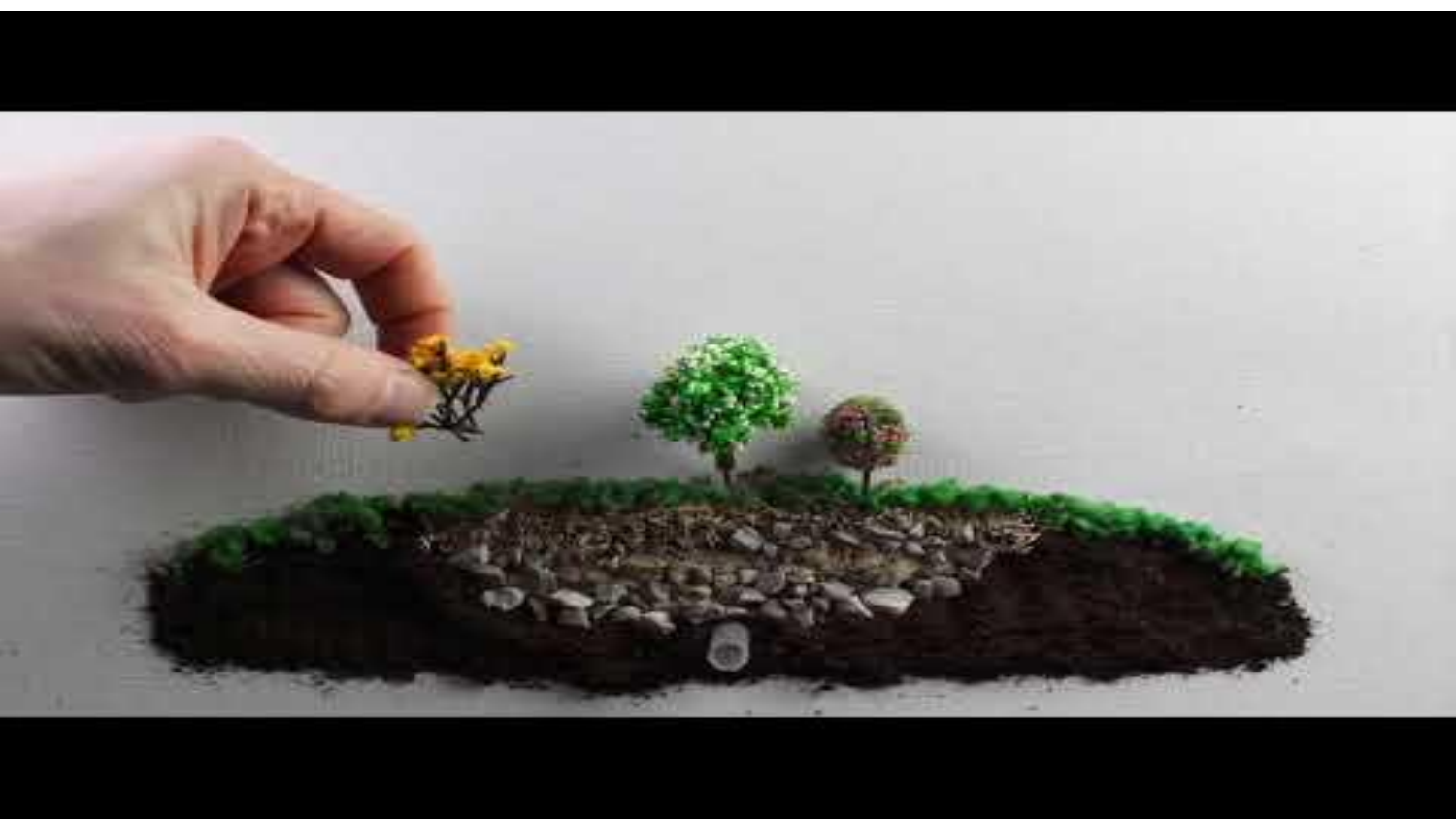## **What We're Offering**

- A great brand
- **Excellent communications collateral**
- Reports written for general public
- A Website
- A "Call to Action"
- A network of usual and unusual allies
- A Launch Strategy that will get our message out to a large audience

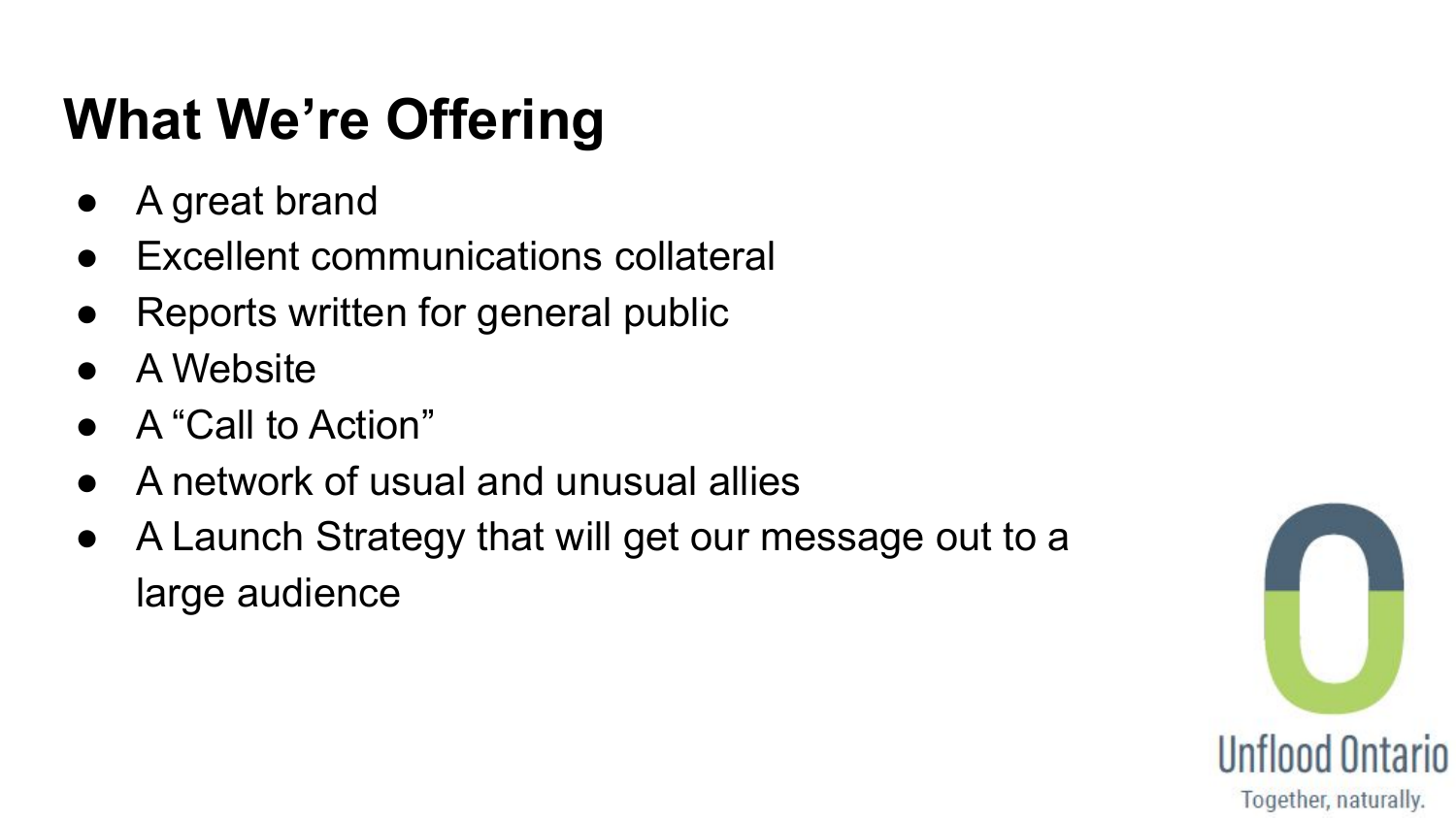#### **Website:**

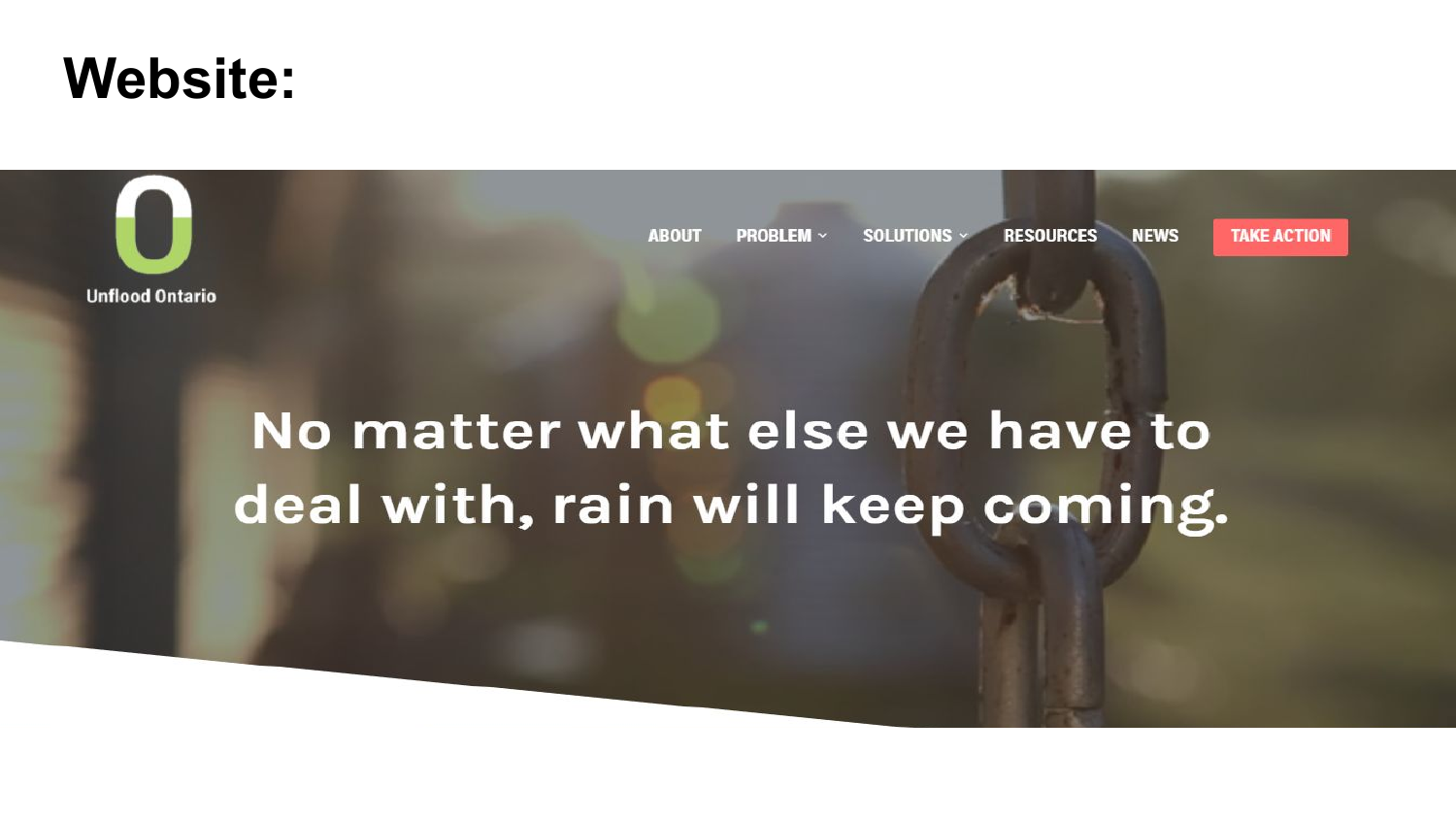#### **Unflood Ontario Reports**



**Unflood Ontario** Together, naturally.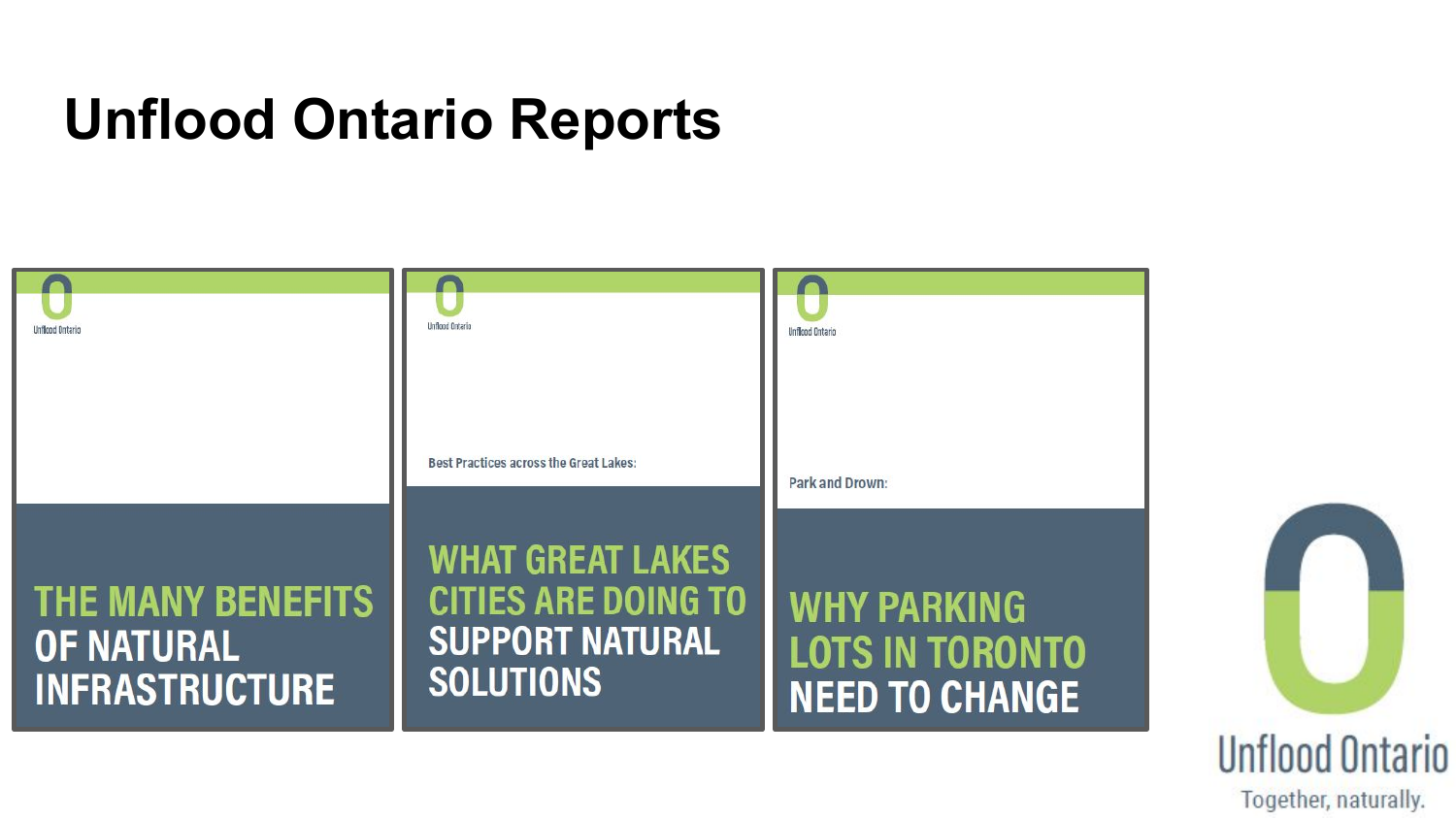



J

**Reduce Your Flood Risk** 

Install **Natural** Infrastructure

**Take Action** 

**Tell Government** to Invest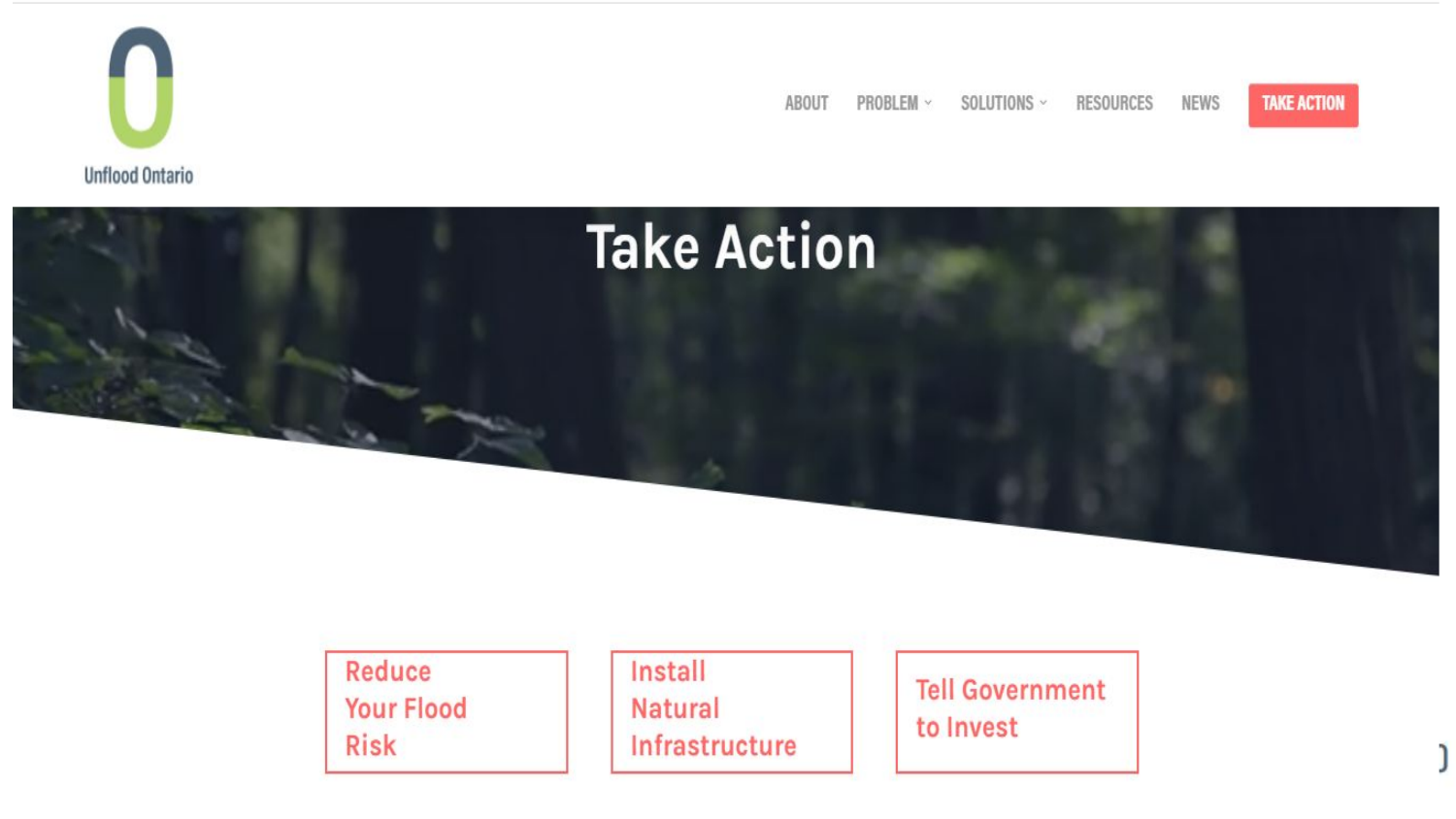#### **The Launch Plan**

- Hold a Sneak Peek Event on March 29
- Launch Unflood Ontario on April 19: hold virtual launch event; release main video and two solution videos online, through broadcaster (eg. The Weather Network); push content through social media channels (including our partners)
- Release remaining videos and research papers over the next couple of weeks
- With local partners, find opportunities to promote Natural Infrastructure actions and government support for these actions.

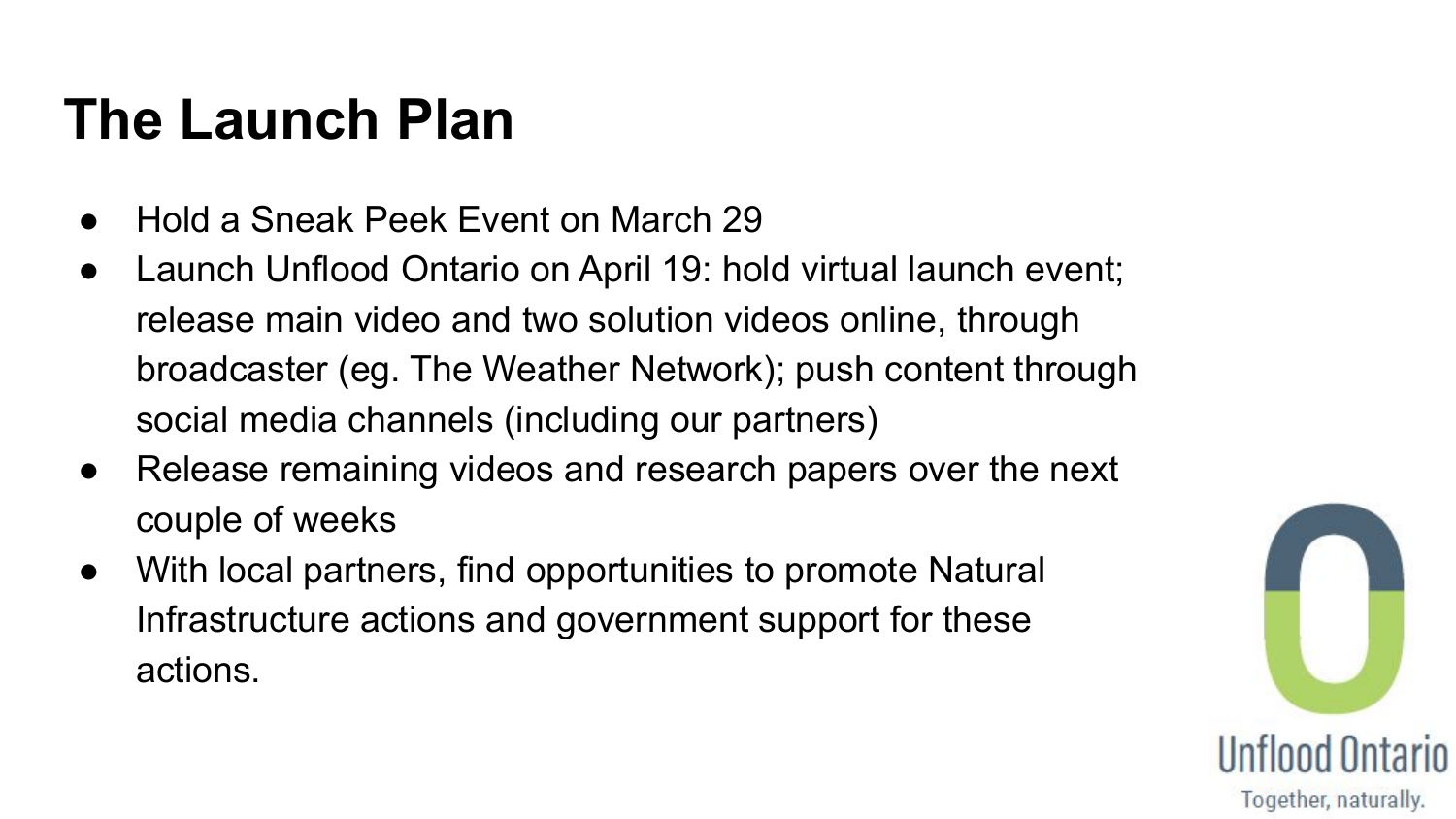#### **Our Ask to You**

1. Add your name to Unflood Ontario network list on the website:



| lame | Name |
|------|------|
| lame | Name |
| lame | Name |
| lame | Name |
|      |      |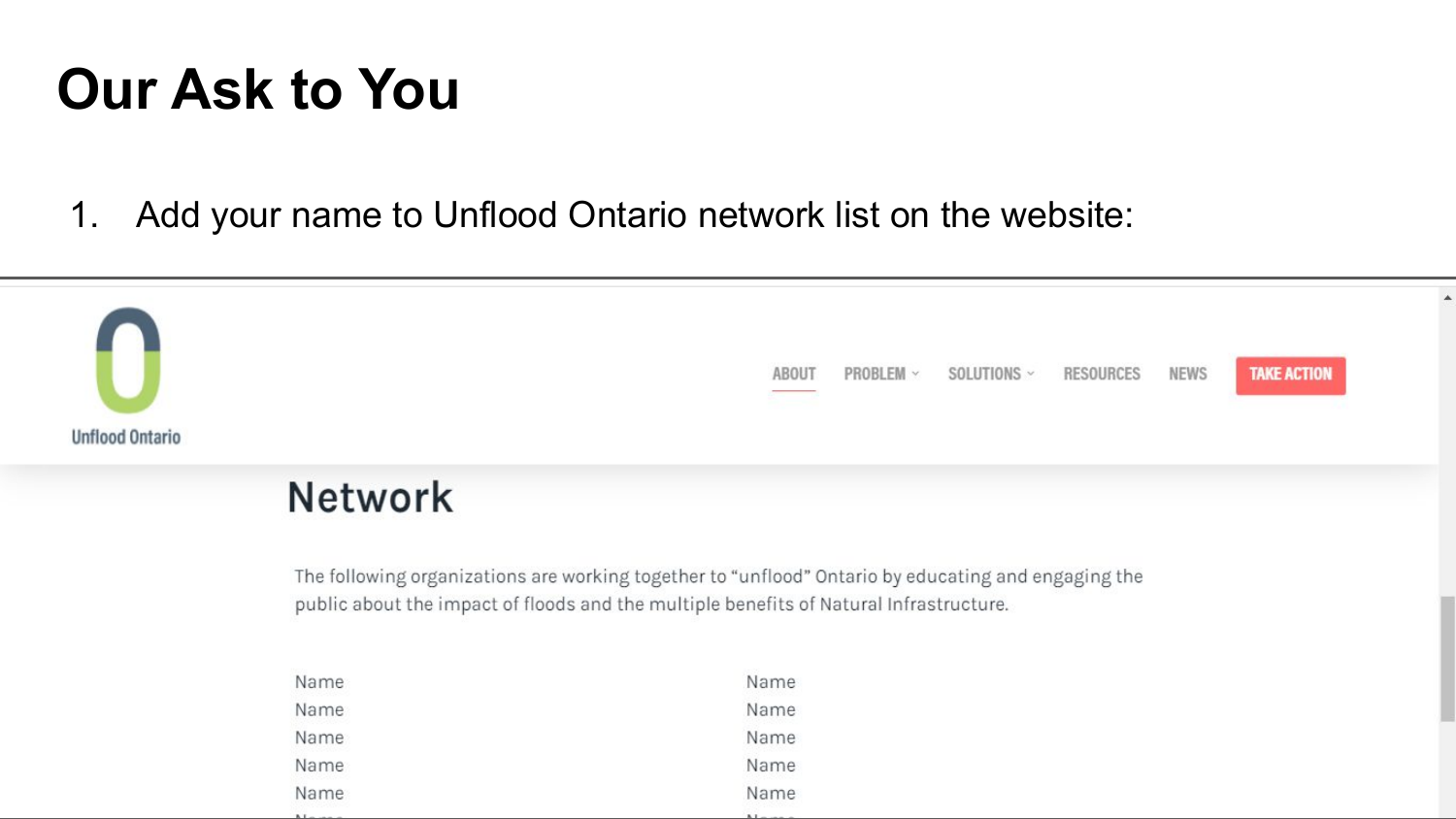### **Our Ask to You**

2. Agree to use your organizational communications channels to promote and share Unflood Ontario communications content (eg. the videos, reports, social media messaging, etc...) and Call to Action, starting in April

3. Work with Unflood Ontario to find local opportunities to promote Natural Infrastructure and flood reduction.